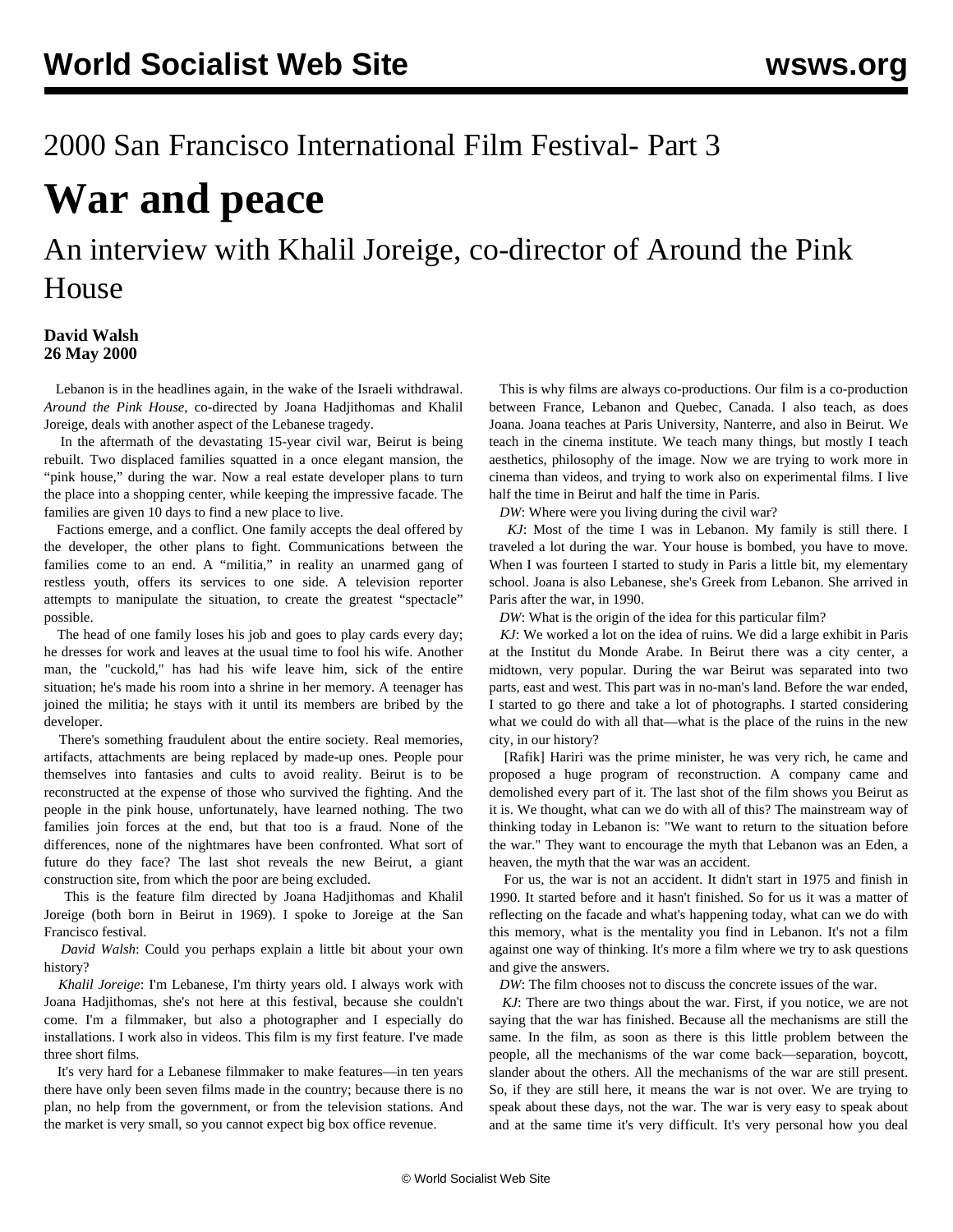with the war.

 *DW*: What are the consequences of this reconstruction of Beirut for the poor?

 *KJ*: There is no place for them in the city center. It's too expensive. Those in charge want to build huge projects, very expensive, for big companies, for things like that. If you want to build a city today you don't build a market, a soukh, you build a mall. A market is something organic. If you want to design a city, you will make a mall. We have forgotten the human dimension of the reconstruction.

*DW*: Who is in control of this process? In terms of the old factions, Christian, Moslem, who is running things? Or are those factional terms no longer valid?

 *KJ*: All the leaders of the factions are still there, but not the factions. Because they are cabinet ministers. What we tried in the film is not to enter into the conflict between Christians and Moslems. I'm not saying that there is no conflict between Christian and Moslem. But to reduce the conflict in Lebanon to a war between Christian and Moslems is the Western way of thinking. It's to reduce the problem in order to understand it. But it's much more complex than that.

 The war among Christian factions produced more dead than the war between Christian and Moslem, and the war between Moslems did the same. This is important for me, to get out of the cliché.

 Even the way we represent Beirut, with these colors, is very ironic. Yellow, pink, especially the pink. We chose these colors because usually Lebanese films are made with dark colors, black, green. But these are colors in Beirut also. We wanted to avoid the clichés. It was important for us not to say "this is Beirut," we are speaking about a fiction, not a documentary. Even the dimensions of the house are not logical. You have this little doorway that opens on this huge space. Because this is not logical. All the people coming from outside the area are always lost. They say, where are we? It's not on the map. Of course it's not on the map, it's a fiction.

*DW*: What is the impact of globalization on Lebanon?

 *KJ*: Lebanon is a country of great contrasts, between a very small elite, the rich, 10 percent of the population or even less, and the rest of the population. The middle class completely disappeared during the war because of the devaluation of the currency. Now they've created a new middle class again, over the past ten years. It's not very important.

 Globalization for whom? For the rich and the poor it is not the same. We have McDonald's, Johnny Walker, Starbucks. This is a kind of globalization, but at the same time it involves just a few people.

 *DW*: Is there rivalry between foreign investors, French, American, British?

 *KJ*: Foreign companies invest a great deal in Lebanon. This is why today most of the people outside say there's no more war. People *inside* say things haven't changed. But when you have a company that's going to invest \$10 billion, you cannot say things are not secure.

*DW*: Are the French the biggest foreign investors?

*KJ*: It's a competition. The Americans are very important, even when it's indirect. The French are important, the Japanese. All the banks are there. Chase Manhattan, and so on.

 *DW*: What do you think of the present talks going on, the negotiations with the Israelis and so on? What do you think will happen?

 *KJ*: I don't know. What's sure is that the Israeli presence in Lebanon has caused a lot of damage, even to them. This is why they've decided now to get out. I'm not sure the situation with them will be very peaceful afterward, because nobody knows. Each time there is an act of resistance in south Lebanon, their planes come and destroy our infrastructure.

 In three years they've bombed the electrical system three times. With all the bridges also. This is a way of behavior, very aggressive. Even after they're behind their frontiers, and we are at our frontiers, if there is one crazy guy who wants to send a Katyusha rocket, they may decide that this is a terrorist attack and send back their planes.

 *DW*: Can you describe some of the psychological impact of the civil war on people?

 *KJ*: We wanted to call the film *The Facade*. The facade is something very important. Because all of the characters want to show something about themselves even if it's not real. If you take Omar, the father, who pretends that he's not unemployed. He wants to maintain the facade. At the end, they all eat together, because this is what's happening today in Lebanon. We are eating and drinking. But all the problems are still there. But we make like, "Let's have a party."

 At the beginning one character says to the other, it was normal during the war that I had to leave my house, but now in peacetime, it's not normal. In other words, I'm outside the process of peace, I'm still in the process of war. And this is something very psychologically disappointing about the peace. During the war period, people had a lot of hope, they expected a lot. Today the hope doesn't offer anything. They don't expect a new system, new people, new way of thinking. The only difference today is there's no hope.

*DW*: You're saying in some ways it's worse psychologically. Because before they expected that when the war ended things would be better.

*KJ*: Yes.

*DW*: What about the militias?

 *KJ*: It's strange, because people from outside always say these are militias. But in Lebanon we know it's not a militia. It's little more than a gang, trying to play at the war, nostalgic for the war. Their uniforms are destroyed, they have no weapons. Nothing. They get weapons only when they go to work for the people in power, because they are no danger any more.

 There was no ideology during the war. At the beginning there was, at the end there was. During the war, the enemy changed all the time. One day you fight with someone, the next day you're fighting against him. There was no real ideological positions during the war.

*DW*: What are the dominant parties today?

 *KJ*: Most of them are pro-Syrian, but there is no politics. The argument about whether we are Arab or not Arab is completely old-fashioned, we are Arabs, we speak Arabic. We have no politics in Lebanon. Politics means debates. The formerly powerful people are still there. The only politics is the politics of money.

*DW*: What's the alternative?

 *KJ*: To think about it. To start asking questions, not to give quick answers, because the answer will be fascistic. The people who interest me in Lebanon are the people who feel that there is a gap between their thinking and what's happening, in this gap, first, is the location of their freedom, the place of their intellectual work, their personal evolution and things like this. I'm not sure today we can speak about nations, we are speaking more about "territoires" [territories], and in these "territoires" many interesting things are happening.

 *KJ*: In Lebanon when there are only seven films in ten years, it might be better to have no films than to have commercial films because it will completely destroy any perspective of artistic work.

*DW*: You have to create about some kind of alternative.

*KJ*: When you see that Time-Warner has merged with AOL ...

*DW*: It's a real danger to democratic rights.

 *KJ*: In Lebanon the films that are shown are all American films. For example, there is a chain that takes all the films from MGM. They cannot choose, they send them everything, they have to show everything. They control the process from here, not from there. You have to have an industry to have an alternative. To have a camera, to have equipment, the material. We don't even have it. It's very hard.

 A film like mine, I'm trying to get it into some kind of a network, to be shown at universities here in the US, but I don't have the contacts.

*DW*: Did you make a conscious decision about the aesthetic approach to